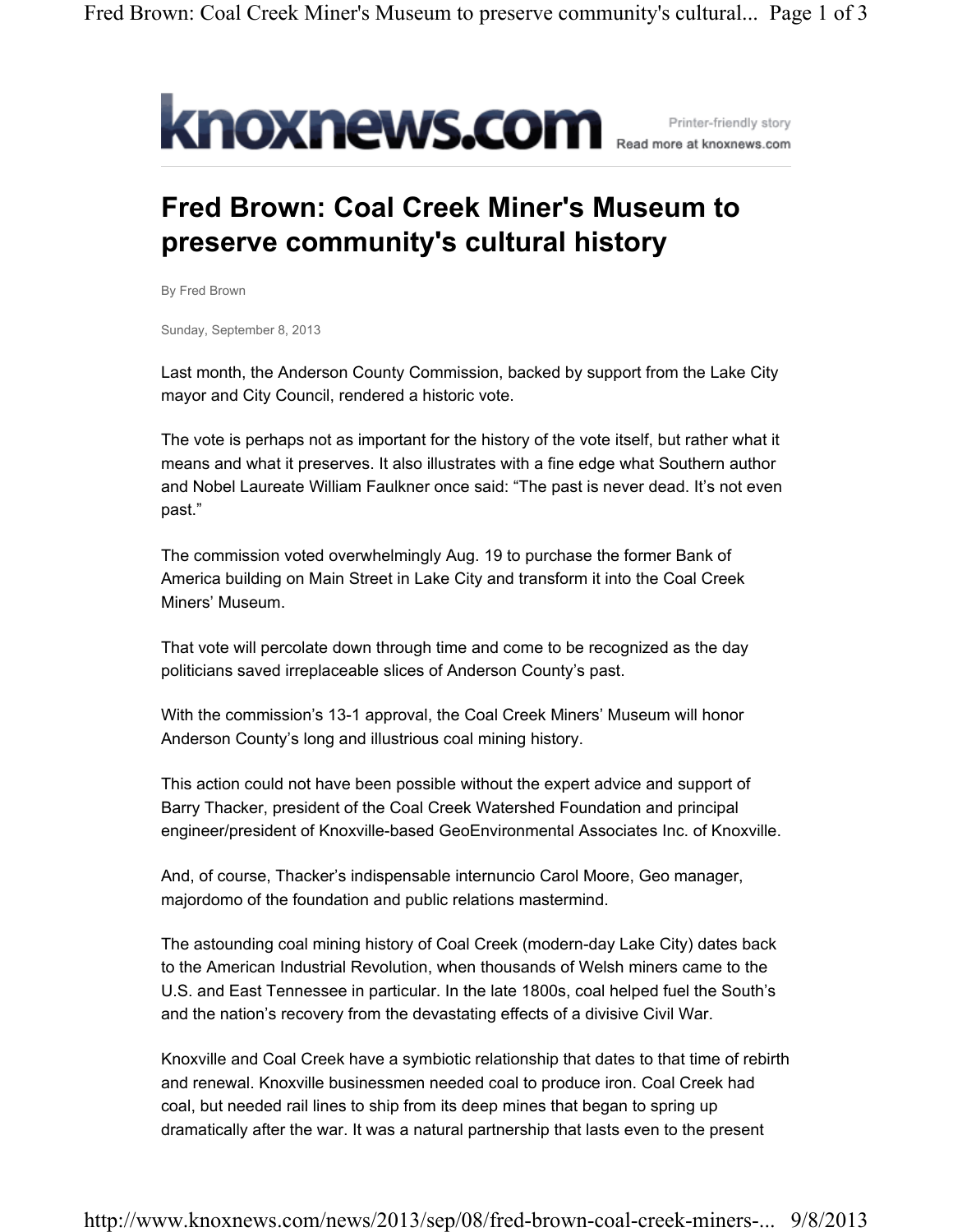day.

The Welsh were outstanding coal miners as well as businessmen and makers of iron — the Knoxville Foundry is the product of Welshman iron ingenuity. The Welsh were not called "iron masters" for nothing.

Many of Anderson County's leaders who voted approval of the museum are descended from those miners.

Thacker and Moore expanded the preservation movement single-handedly through the Coal Creek Watershed Foundation. They began by cleaning the trash-burdened mountain stream of Coal Creek to purchasing the very land upon which the Coal Creek Coal Wars were fought by state militia and miners in 1891-92.

Previously, the community-committed foundation worked with the county to establish the Coal Creek Motor Discovery Trail, which winds through Lake City, Fraterville and Briceville and includes more than 25 historical markers.

In addition, the foundation is negotiating with Norfolk Southern Railway concerning its lines leading from Lake City to Briceville. The old rail lines were used formerly to transport coal, and now Thacker and Moore want the narrow gauges for a "rails to trails" addition.

That isn't all. Thacker says he will not be satisfied until Lake City returns its name to Coal Creek. That, he admits, is going to take some doing. The city's name originally when founded in 1856 was Coal Creek. After the construction of Norris Dam, the city incorporated and changed its name to Lake City in 1939.

The museum is projected to open around March or April next year.

Thacker has challenged the Coal Creek Miners' Museum Board to make the name "Coal Creek" part of its title. If they did that, Thacker told them he would purchase not only a cannon for Fort Anderson on Militia Hill, but also a cannon to grace the front of the museum.

The board followed through, and Thacker is now bargaining for two large artillery pieces with Steen Cannon & Ordnance Works in Ashland, Ky. One of the guns would be a replica of the size used at Fort Anderson on Militia Hill to fire cans of mud onto the streets of Coal Creek during the infamous Coal Creek Wars more than 120 years ago.

The act of blasting cans of mud into Coal Creek made a distinct military point at the time when the state militia occupied the high ground above the town. That is also part of the rare history to be preserved for those who want to know what happened here.

History is essential for the cultural health of any community.